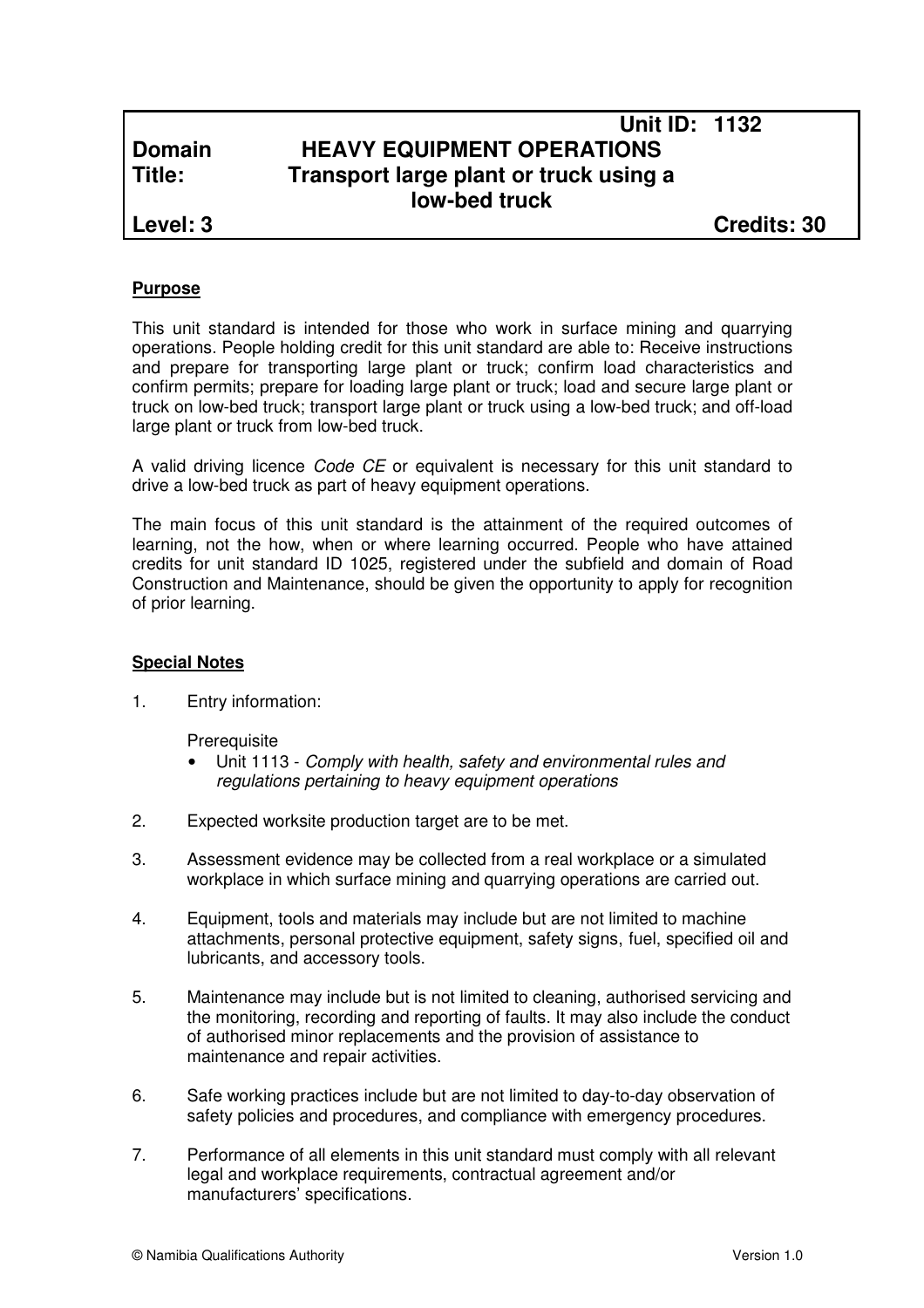- 8. Regulations and legislation, including subsequent amendments, relevant to this unit standard may include but are not limited to the following:
	- Labour Act, No. 11 of 2007
	- Regulations relating to the Health and Safety of employees at work, 1997
	- Road Traffic and Transport Regulations No. 52, 1999

• Government Notice No 53 Road Traffic and Transport Regulations and industry specific regulations, legislations, code of practice, or code of conduct.

## **Quality Assurance Requirements**

This unit standard and others within this subfield may be awarded by institutions which meet the accreditation requirements set by the Namibia Qualifications Authority and the Namibia Training Authority and which comply with the national assessment and moderation requirements. Details of specific accreditation requirements and the national assessment arrangements are available from the Namibia Qualifications Authority and the Namibia Training Authority on www.nta.com.na.

# **Elements and Performance Criteria**

#### **Element 1: Receive instructions and prepare for transporting large plant or truck**

#### **Performance Criteria**

- 1.1 Instructions regarding machinery required, pick-up location, and delivery destination are obtained, clarified and confirmed according to workplace requirements.
- 1.2 Safety requirements including personal protective clothing and equipment are obtained from the site safety plan and workplace policies and procedures, and applied to the allocated task.
- 1.3 On- and off-site traffic control requirements are obtained and implemented in line with workplace requirements.
- 1.4 Plant, tools, fuel, lubricants, equipment, attachments and accessories selected to carry out tasks are checked for consistency with the requirements of the job, their usability and any faults rectified or reported prior to commencement of work.
- 1.5 Low-bed truck maintenance and faults are reported in accordance with workplace requirements.
- 1.6 Route is planned and confirmed in relation to weight and dimensions of loaded low-bed truck in accordance with legislative requirements.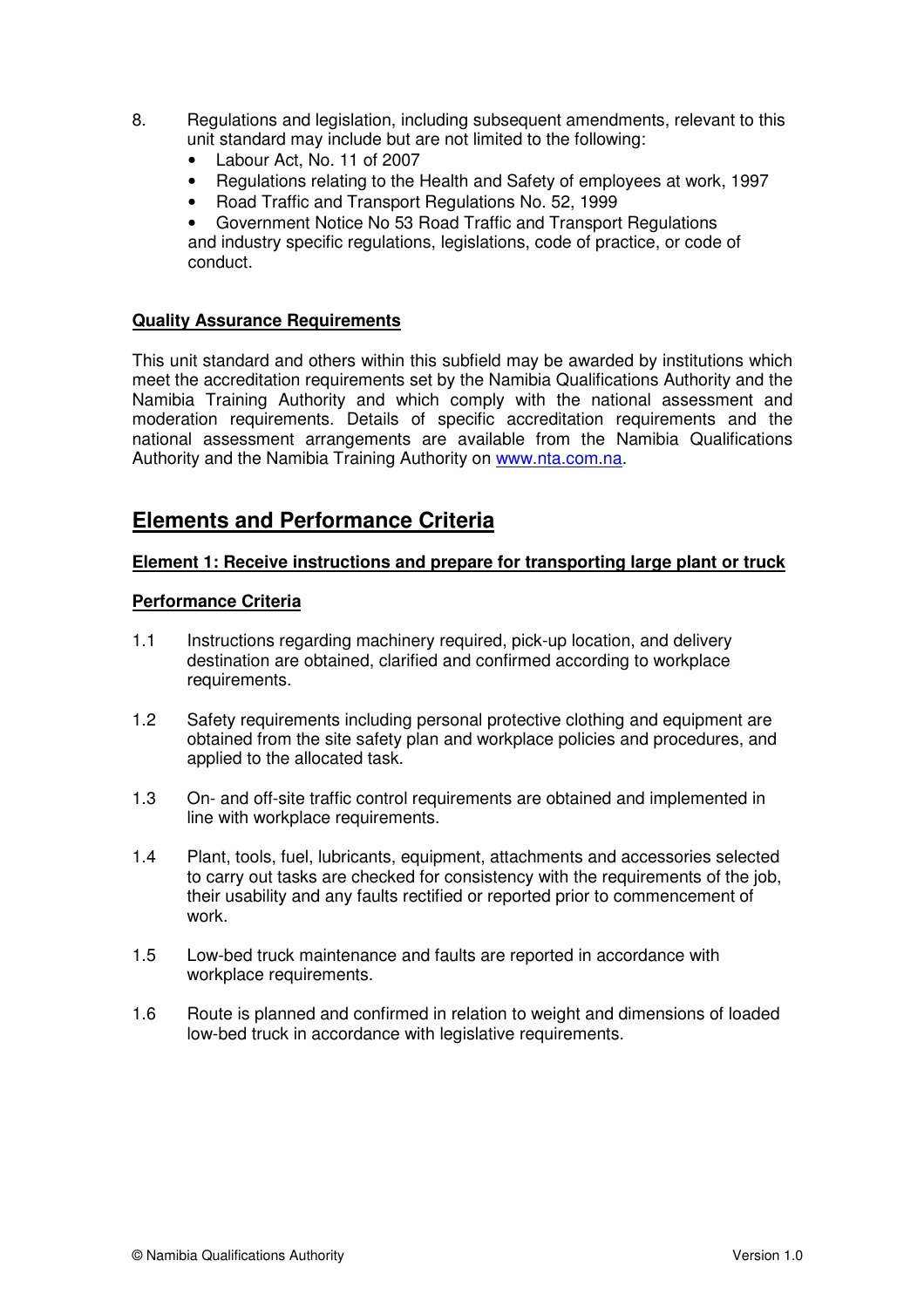# **Element 2: Confirm load characteristics and confirm permits**

## **Range**

Low-bed truck's carrying capacity and traffic load restrictions may include but are not limited to weighbridge or axle loads and tare weights.

Confirmation of loading and dimensions may include but are not limited to width; height; and length measured with a tape measure.

### **Performance Criteria**

- 2.1 Weight of large plant or truck is confirmed in accordance with low-bed truck's carrying capacity, and traffic load restriction rules and regulations.
- 2.2 Loading and dimensions of large plant or truck are confirmed in accordance with legislative requirements.
- 2.3 Valid transport permit documentation are obtained and confirmed in accordance with legislative requirements.
- 2.4 Piloting requirements are confirmed in accordance with legislative requirements.

#### **Element 3: Prepare for loading large plant or truck**

## **Performance Criteria**

- 3.1 Low-bed truck is positioned on firm level ground prior to loading in accordance with technical instructions and specifications.
- 3.2 Deck of low-bed truck is cleared of debris prior to loading.
- 3.3 Large plant or truck is freed of loose material prior to being loaded onto low-bed truck.

#### **Element 4: Load and secure large plant or truck on low-bed truck**

#### **Performance Criteria**

- 4.1 Large plant or truck is loaded onto low-bed truck in accordance with company requirements and manufacturer's specifications.
- 4.2 Large plant or truck is located on low-bed truck according to the axle loadings of the low-bed truck in accordance with legislative requirements and manufacturer's specifications.
- 4.3 Large plant or truck is secured to the low-bed truck in accordance with legislative requirements, manufacturer's specifications and company requirements.